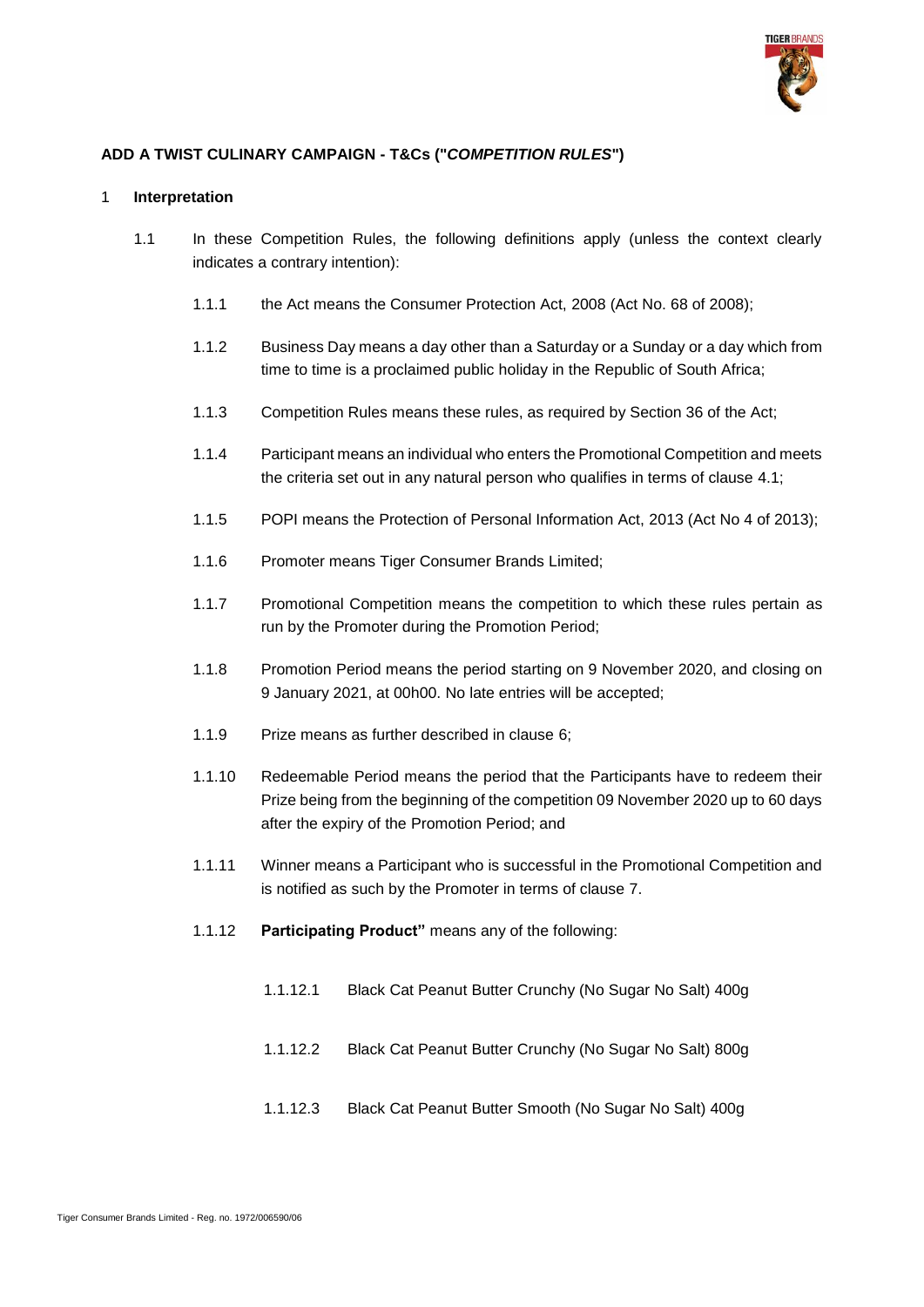

- 1.1.12.4 Black Cat Peanut Butter Smooth (No Sugar No Salt) 800g
- 1.1.12.5 Black Cat Peanut Butter Smooth 270g
- 1.1.12.6 Black Cat Peanut Butter Smooth 400g
- 1.1.12.7 Black Cat Peanut Butter Smooth 800g
- 1.1.12.8 Black Cat Peanut Butter Smooth 3kg
- 1.1.12.9 Black Cat Peanut Butter Kosher Smooth 400g
- 1.1.12.10 Black Cat Peanut Butter Crunchy 400g
- 1.1.12.11 Black Cat Peanut Butter Crunchy 800g
- 1.1.12.12 Black Cat Peanut Butter Smooth 600g
- 1.1.12.13 Black Cat Peanut Butter Crunchy 600g
- 1.1.12.14 Black Cat Peanut Butter Smooth 1kg Tub 1kg
- 1.1.12.15 All Gold Tomato Sauce Squeeze 500 ml
- 1.1.12.16 All Gold Tomato Sauce Squeeze Hot & Spicy 500 ml
- 1.1.12.17 All Gold Tomato Sauce Squeeze Light 500 ml
- 1.1.12.18 All Gold Tomato Sauce Regular 700 ml
- 1.1.12.19 All Gold Tomato Sauce Regular 350ml
- 1.1.12.20 All Gold Tomato Sauce Light 350ml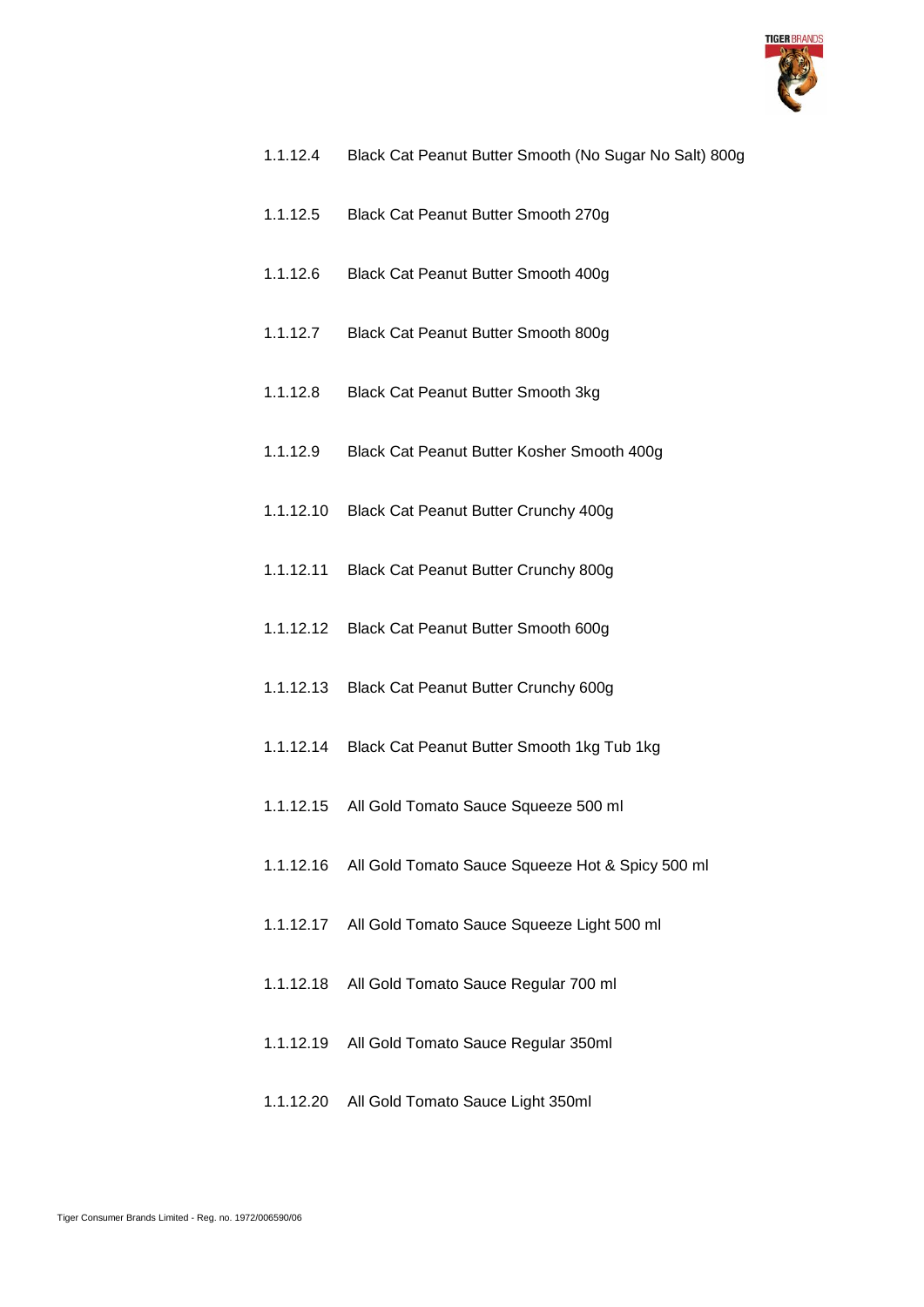

| 1.1.12.21 All Gold Tomato Sauce Hot & Spicy 350ml         |
|-----------------------------------------------------------|
| 1.1.12.22 Mrs Balls Chutney Original 470g                 |
| 1.1.12.23 Mrs Balls Chutney Hot 470g                      |
| 1.1.12.24 Mrs Balls Chutney Peach 470g                    |
| 1.1.12.25 Mrs Balls Chutney Extra Hot 470g                |
| 1.1.12.26 Mrs Balls Chutney Chilli 470g                   |
| 1.1.12.27 Mrs Balls Chutney Jalapeno 470g                 |
| 1.1.12.28 Mrs Balls Chutney Chakalaka 470g                |
| 1.1.12.29 Mrs Balls Chutney Lite 450g                     |
| 1.1.12.30 Mrs Balls Chutney Original 860g                 |
| 1.1.12.31 Mrs Balls Chutney Hot 860g                      |
| 1.1.12.32 Mrs Balls Chutney Original 1.1kg                |
| 1.1.12.33 Mrs Balls Chutney Hot 1.1kg                     |
| 1.1.12.34 Mrs Balls Chutney Peach 1.1kg                   |
| 1.1.12.35 Mrs Balls Sweet Chilli Sauce Sweet Chilli 385ml |
| 1.1.12.36 Mrs Balls Sweet Chilli Sauce Sweet Chilli 840g  |

1.1.12.37 All Gold Squeeze Sauces Mustard Sauce 500 ml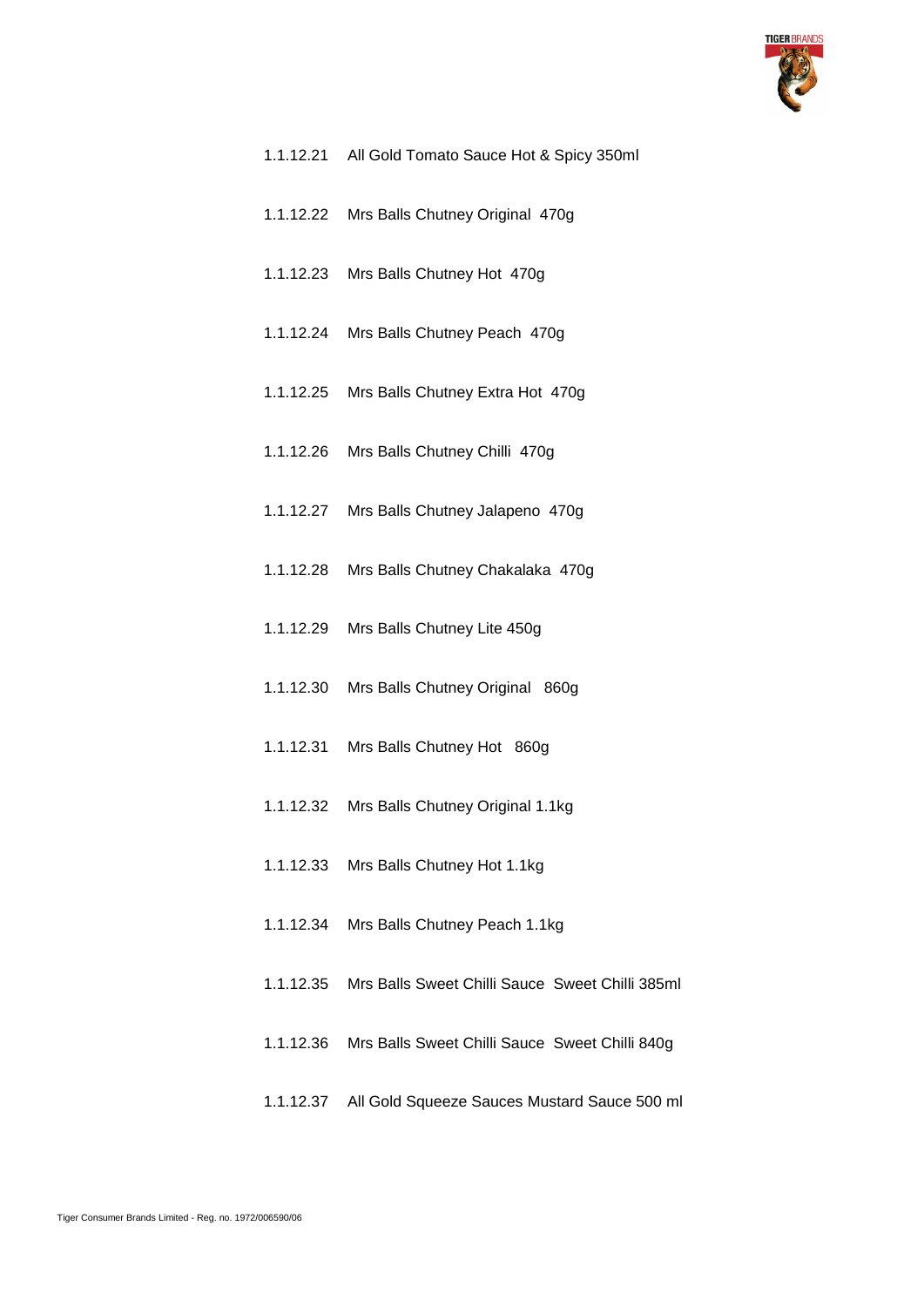

- 1.1.12.38 All Gold Squeeze Sauces 1000 Islands Sauce 500 ml
- 1.1.12.39 All Gold Squeeze Sauces Barbeque Sauce 500 ml
- 1.1.12.40 C&B Mayonnaise 2(6x375g) 375g
- 1.1.12.41 C&B Mayonnaise 4(6x250g) 250g
- 1.1.12.42 C&B Mayonnaise 2(6x750g) 750g
- 1.1.12.43 Crosse &Blackwell Mayonnaise Regular PET 6x1.5kg 1.5kg
- 1.1.12.44 C&B Mayonnaise 2x3kg N1 3kg
- 1.1.12.45 C&B Mayonnaise Regular 6x1kg N1 1kg
- 1.1.12.46 C&B Mayonnaise Reg. Squeeze 12x500ml 500ml
- 1.1.12.47 C&B LIGHT Mayonnaise 2(6x385g) 385g
- 1.1.12.48 C&B Trim 2(6x790g) 790g
- 1.1.12.49 C&B LIGHT Mayonnaise 2(6x790g) 790g
- 1.1.12.50 C&B TRIM 2(6x390g) 390g
- 1.1.12.51 C&B Mayonnaise Light Squeeze 12x500ml 500ml
- 1.1.12.52 C&B Salad Cream 2(6x385g) 385g
- 1.1.12.53 C&B Salad Cream 2(6x790g) 790g
- 1.1.12.54 KOO Beans in Tomato Sauce 410g
- 1.1.12.55 KOO Lite Beans in Tomato Sauce 410g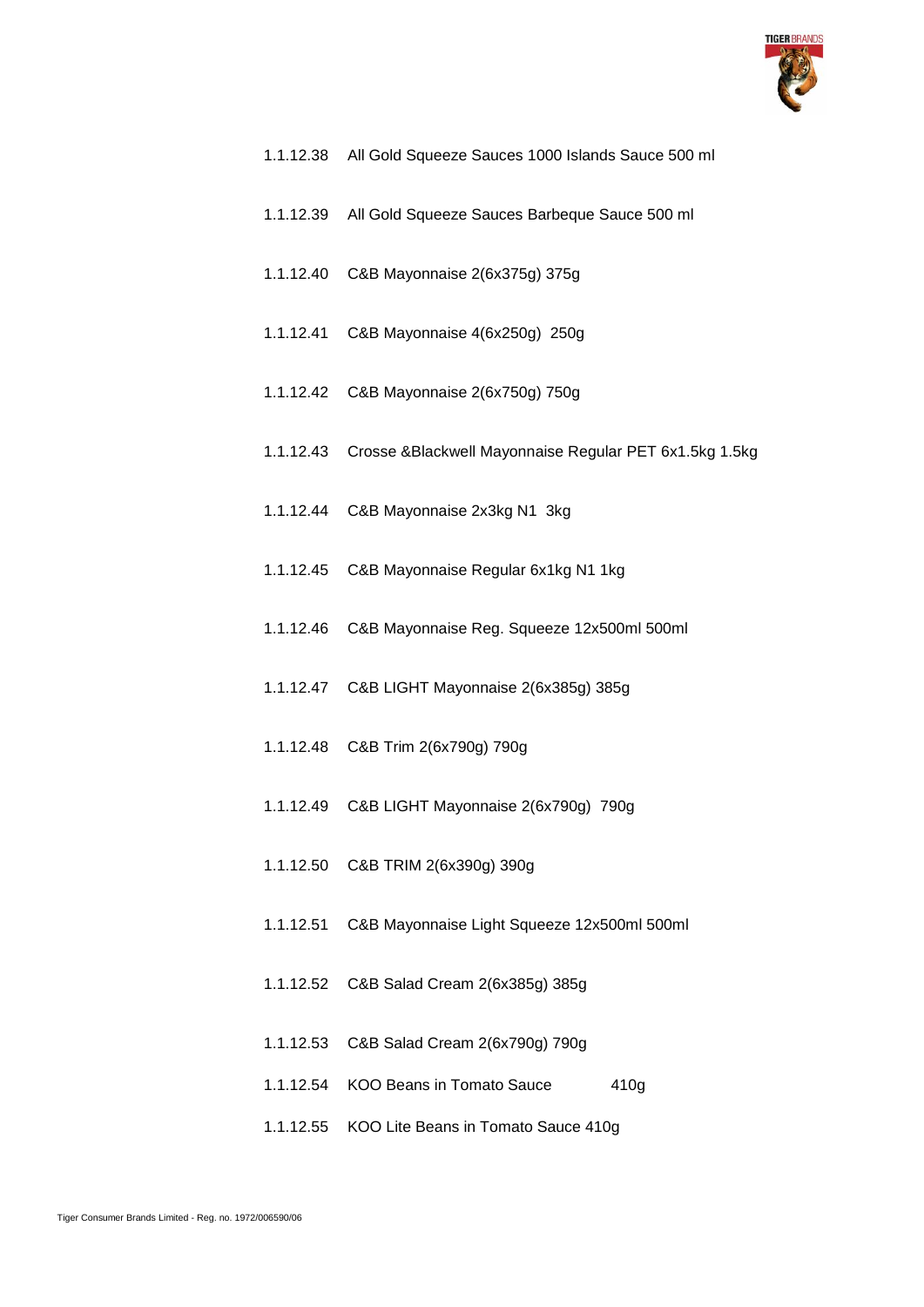

- 1.1.12.56 KOO Butter Beans In Brine 410g
- 1.1.12.57 KOO Butter Beans In Brine 3kg
- 1.1.12.58 KOO Butter Beans in Tangy Curry Sauce 410g
- 1.1.12.59 KOO Butter Beans in Tomato Sauce 420g
- 1.1.12.60 KOO Speckled Sugar Beans 410g
- 1.1.12.61 KOO Red Kidney Beans 410g
- 1.1.12.62 KOO Creamstyle Sweetcorn 415g
- 1.1.12.63 KOO Whole Kernel in brine 410g
- 1.1.12.64 KOO Mixed Vegetables Curry Sweet & Spicy 420g
- 1.1.12.65 KOO Mixed Vegetables Curry Hot 420g
- 1.1.12.66 KOO Mixed Vegetable Curry 420g
- 1.1.12.67 KOO Mixed Vegetable Cape Malay sauce 420g
- 1.1.12.68 KOO Mixed Vegetable Durban Curry sauce 420g
- 1.1.12.69 KOO Mixed Vegetable In Brine 410g
- 1.1.12.70 KOO Chick Peas in Brine 400g
- 1.1.12.71 KOO Chakalaka Mild & Spicy 410g
- 1.1.12.72 KOO Hot Chakalaka 410g
- 1.1.12.73 KOO Chakalaka Extra Hot 410g
- 1.1.12.74 KOO Chakalaka Beans Hot & Spicy 410g
- 1.1.12.75 KOO Chakalaka Butternut 410g
- 1.1.12.76 KOO Chakalaka Sweetcorn 410g
- 1.1.12.77 KOO Chakalaka Mild & Spicy with Peas 410g
- 1.1.12.78 KOO Chakalaka Mild & Spicy with Beans 410g
- 1.1.12.79 KOO Chakalaka Mild & Spicy 3kg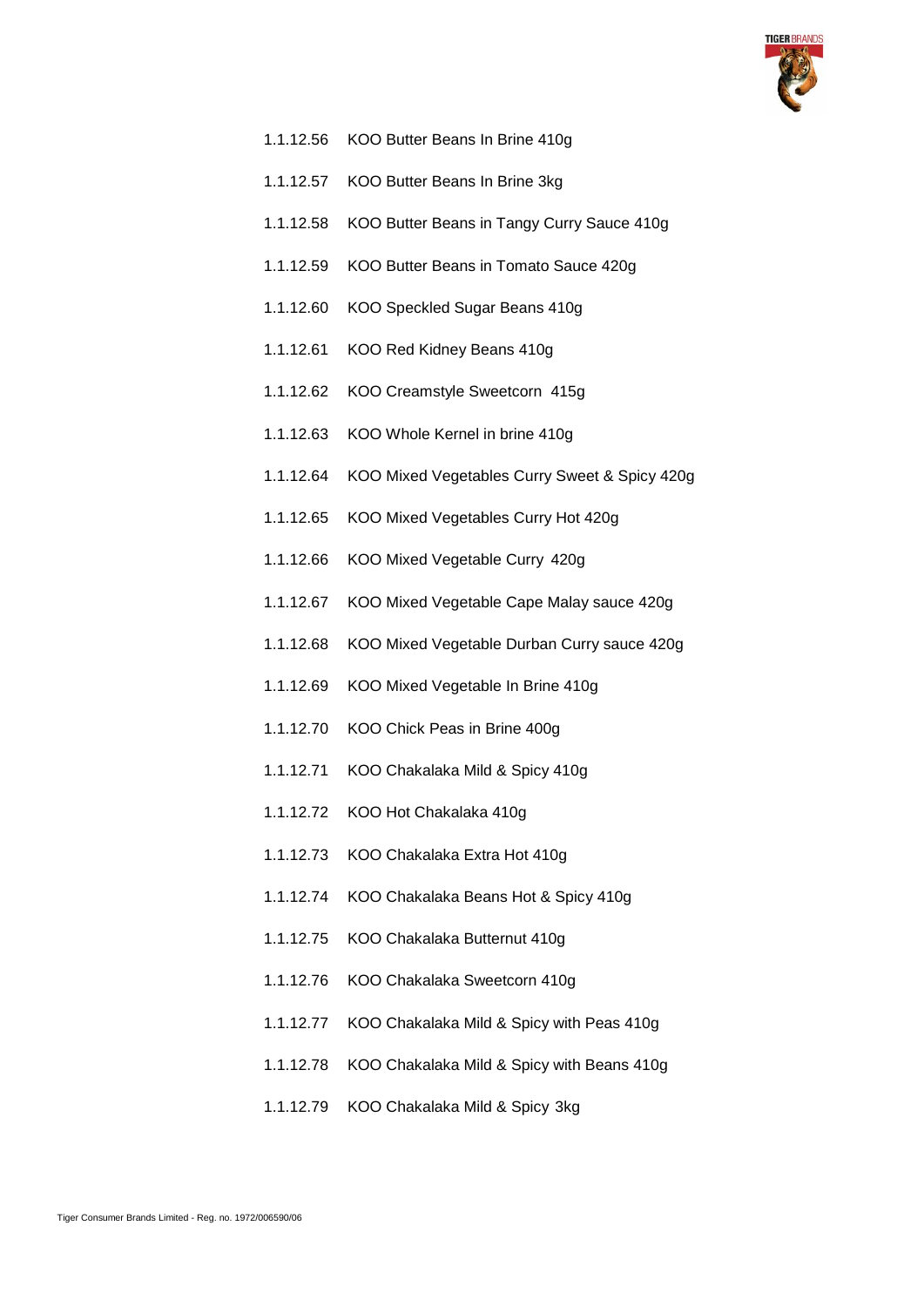

- 1.1.12.80 KOO Beetroot Slices 780g
- 1.1.12.81 KOO Beetroot Grated 780g
- 1.1.12.82 KOO Beetroot with Chutney 525g
- 1.1.12.83 KOO Peach Halves 410g
- 1.1.12.84 KOO Peach Halves 825g
- 1.1.12.85 KOO Peach Slices 410g
- 1.1.12.86 KOO Peach Slices 825g
- 1.1.12.87 KOO Pear Halves 410g
- 1.1.12.88 KOO Guava Halves in Fruit Juice 410g
- 1.1.12.89 KOO Lite Guava Halves in Fruit Juice 410g
- 1.1.12.90 KOO Lite Peach Halves in Fruit Juice 410g
- 1.1.12.91 KOO Lite Peach Slices in Fruit Juice 410g

#### 2 **Introduction**

The Promoter is offering a Promotional Competition in terms of which the Participants can enter the Promotional Competition in order to win the Prize, in terms of the Competition Rules set out herein.

#### 3 **The Consumer Protection Act**

- 3.1 The Competition Rules contain certain terms and conditions which may:-
	- 3.1.1 limit the risk or liability of the Promoter, or any relevant third party; and/or
	- 3.1.2 create risk or liability for the Participant; and/or
	- 3.1.3 compel the Participant to indemnify the Promoter or a relevant third party; and/or
	- 3.1.4 serve as an acknowledgement, by the Participant, of certain facts.

### <span id="page-5-0"></span>4 **The Participant**

- 4.1 The Participant must be;
	- 4.1.1 a natural person and may not be a juristic person;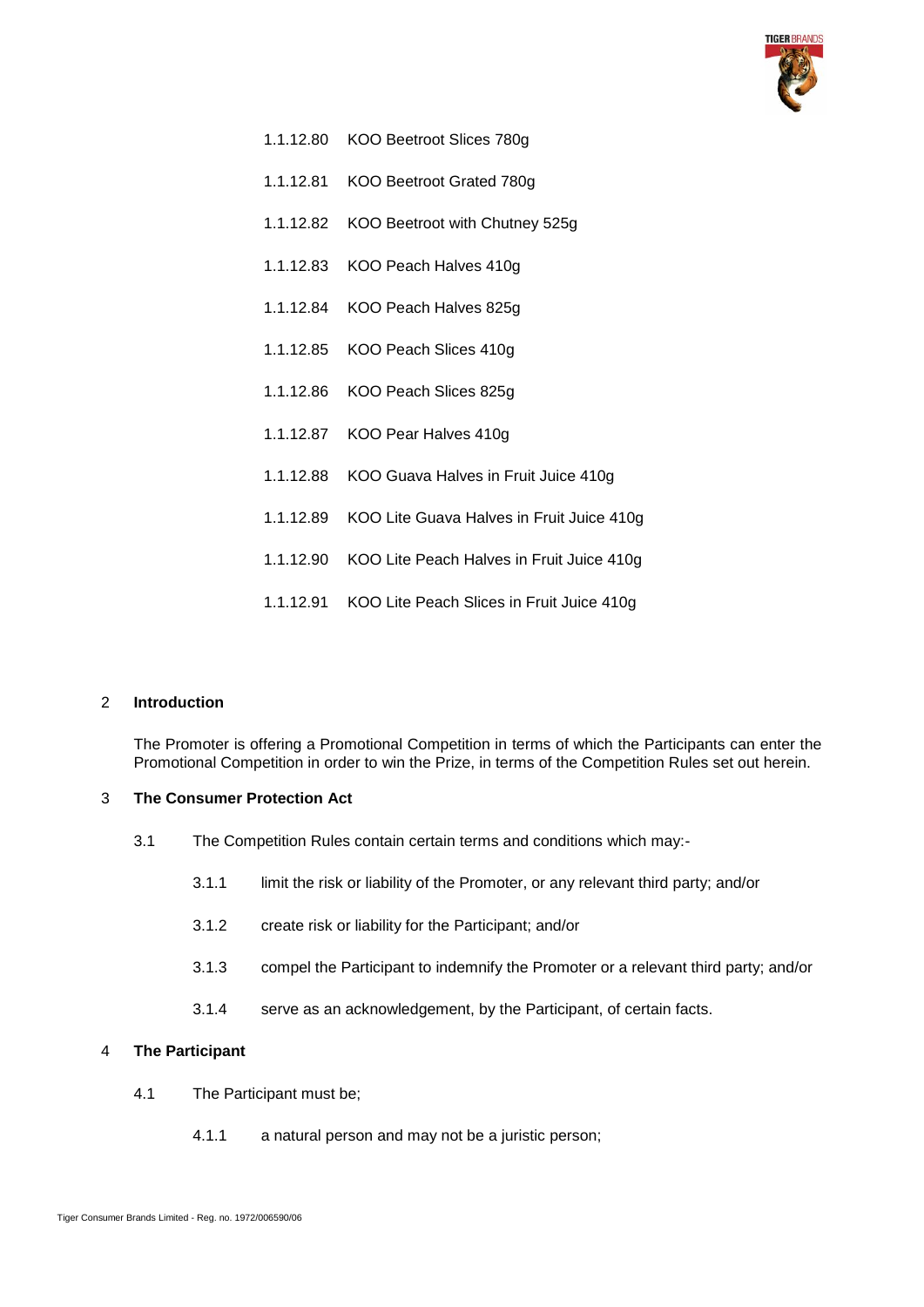

- 4.1.2 18 years or older; and
- 4.1.3 a permanent resident or citizens of the Republic of South Africa.
- 4.2 The Participant, by entering into the Promotional Competition, expressly acknowledges that he/she has been given an appropriate opportunity to first read the Competition Rules before entering the Promotional Competition and that he/she understands and thereby agrees to the Competition Rules.
- 4.3 It is a material term of the Promotional Competition that all Participants' to this Promotional Competition participate entirely at their own risk.
- 4.4 No director, employee, agent or consultant of the Promotor(s), or their spouses, life partners, business partners or immediate family members, or the supplier of goods and services in connection with this competition may participate in this competition.

### 5 **How to enter**

- 5.1 To enter this competition Participants must Entries are through USSD string, ussd costs are 20c/20 seconds or WhatsApp. To enter this competition participants must buy any 4 (four) of the 6 (six) participating products and then dial \*120\*1039# or WhatsApp +2766 412 2275 and follow the prompts. They also need to keep their till slip as proof of purchase to qualify for the prize..
- 5.2 The Promoter is not liable for the failure of any technical element relating to this promotional competition that may result in an entry not being successfully submitted.
- 5.3 Entries which are unclear, illegible or contain errors will be declared invalid.

# <span id="page-6-0"></span>6 **The Prize**

- 6.1 Stand a chance to win a share of R1 300 000.00, which entails each winner getting R10 000 cash voucher daily.
- 6.2 The Winners will be selected by an Audited random draw and will be notified telephonically within four weeks of the selection having taken place. In the event that any of the Winners cannot be successfully contacted following all reasonable attempts to do so the Promoter reserves the right to draw another Winner in substitution. The names of the Winners will be available on the consumer care line. Any queries in this regard may be directed to the Tiger Brands consumer care line 0860101107.
- 6.3 Any prize not taken up for any reason within month from awarding the winner of notification will be forfeited.

### <span id="page-6-1"></span>7 **The Winner**

7.1 There will be 130 winners selected.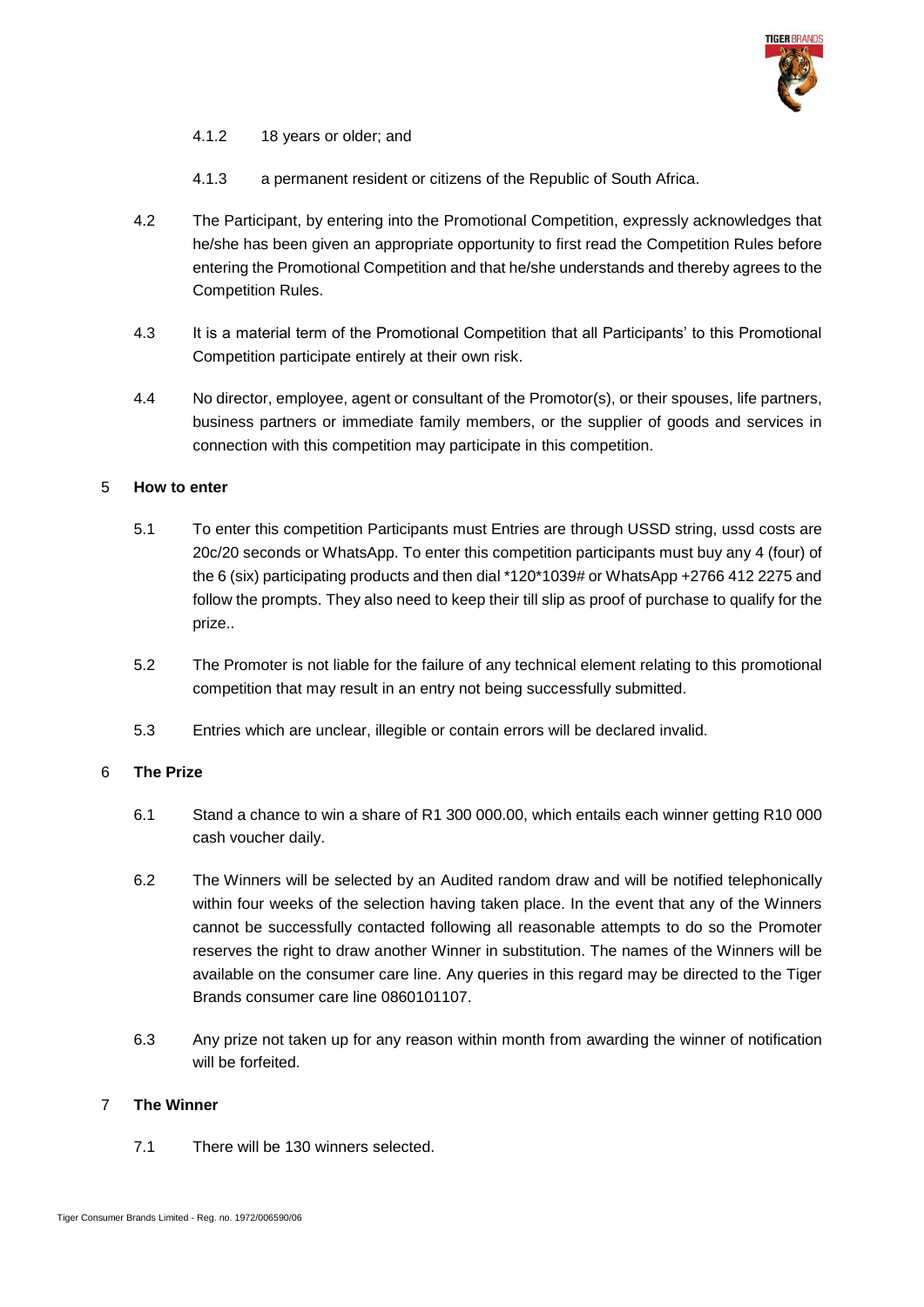

- 7.2 By participating in the Promotional Competition, the Winner hereby accepts that the Winner will be asked to take part in further publicity relating to the Promotional Competition, with the Winner's permission, the Promoter may incorporate the Winner in publicity campaigns or allow their names and likenesses to be used for promotional purposes aligned with the Promoter's business, including but not limited to posting photos to the Promoter's website, Facebook and other social media pages.
- 7.3 The Winners may be required to sign a waiver of liability and indemnity before claiming their prizes.
- 7.4 All Winners will be required to provide their names, ID numbers and contact details and to sign an acknowledgement of receipt of the Prize.
- 7.5 The Participants consent, by taking part in the competition to the Promoter using the personal information collected through the competition to adjudicate the competition and for future marketing purposes by the Promoter themselves.
- 7.6 Where Participants/ Winners consent to take part in the Promoter's publicity campaigns, they will not be entitled to any remuneration for such participation and all materials arising from such participation will be the sole property of the Promoter.

# 8 **The Rules**

- 8.1 The following rules apply to the Promotional Competition:-
	- 8.1.1 the Participants must provide correct and up-to-date personal details as required by the Promoter with each referral sent to the Promoter and allow the Promoter to process such information in terms of POPI;
	- 8.1.2 the Promoter reserves the right to amend these Competition Rules by bringing it to the Participants attention within a reasonable period of time and may terminate the Promotional Competition at any time. In such event, where the Promotional Competition is terminated or suspended, all Participants agree to waive any rights that they may have in terms of the Promotional Competition and acknowledge that they have no recourse against the Promoter, their employees, agents, partners, suppliers, or sponsors;
	- 8.1.3 in the event of a dispute, the decision of the Promoter will be final and binding and no correspondence will be entered into. In this regard and for further clarity, the Promoter shall be entitled to deal with such disputes (or any failure by Participants to follow the rules) in their sole discretion, including that the Promoter shall be entitled to immediately disqualify Participants from this Promotional Competition.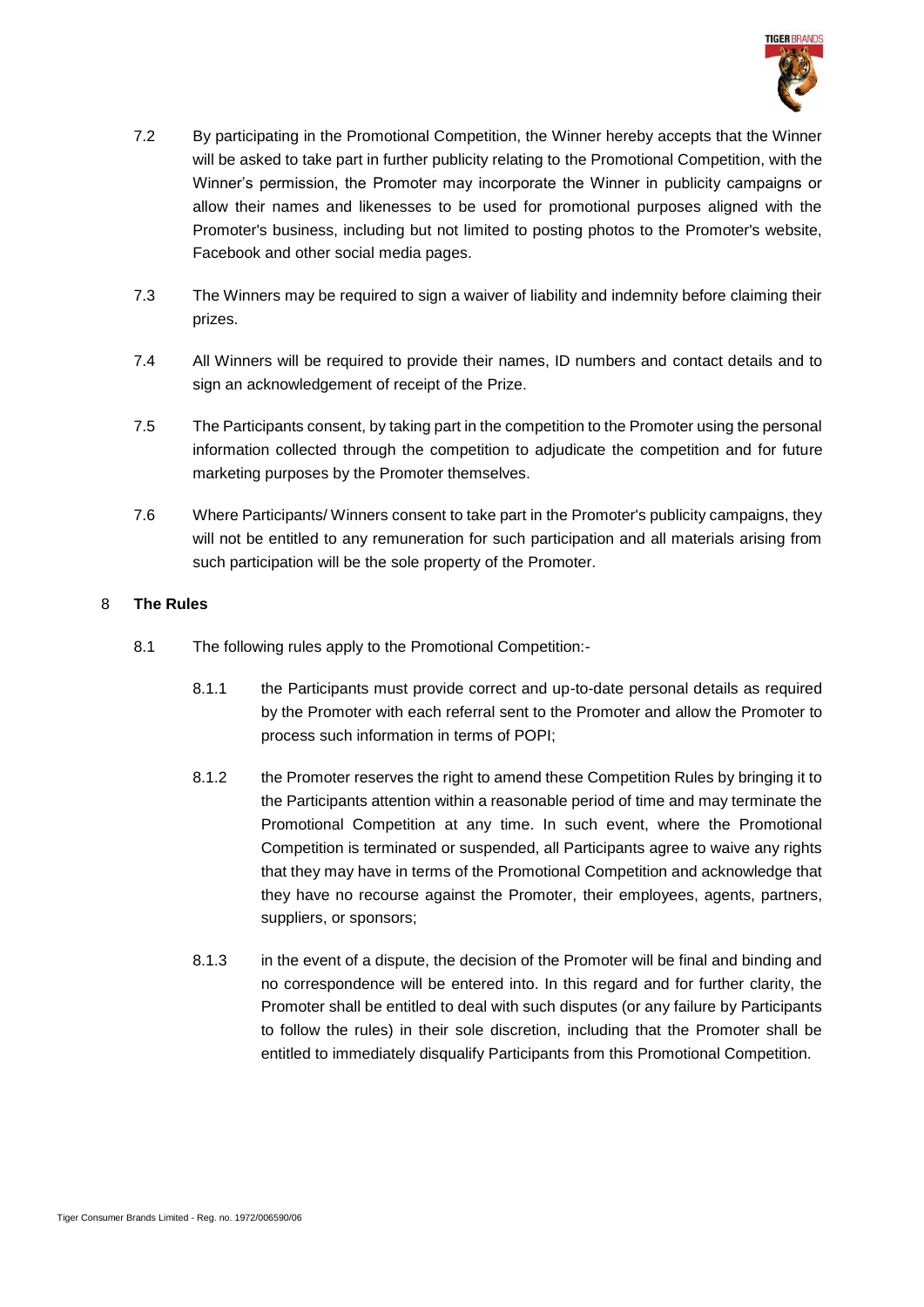

8.1.4 Unlawful, fraudulent, or otherwise dishonest conduct or any conduct in breach of these Rules by a Participant and/or their parents/guardians, determined in the Promoter's sole discretion, may result in disqualification from the Promotional Competition and ineligibility to win any prize.

# 9 **Indemnification**

- 9.1 By entering into the Promotional Competition, the Participant expressly agrees to the following indemnifications:
	- 9.1.1 the Participant indemnifies and holds harmless the Promoter and its promotional partners, their employees and their agents ("the Indemnified Parties") of any and all liability pertaining to any damage, cost, injuries and losses of whatsoever nature and howsoever arising as a result of their participation in the Promotional Competition and related events and activities, including, without limitation, personal injuries, death, and property damage, and claims based on publicity rights, defamation or invasion of privacy; and
	- 9.1.2 the Participant accepts that the Indemnified Parties will not be responsible for any costs, damage or otherwise, howsoever incurred by the Winner subsequent to claiming the Prize.

### 10 **Prize Qualification Rules**

- 10.1 A Prize may not be handed over to a winner when it is prohibited by law for the winner to use the prize. The Winner must prove their eligibility to use the prize. Once the Winner has been notified and the prize has been handed over, the Winner must sign an acknowledgement of receiving the Prize.
- 10.2 The Participant must inform their employer of his/her participation in the Competition and must obtain consent to participate, if this is required, the Promoter accepts no responsibility in this regard should the Participant have failed to obtain the necessary consent, resulting in their inability to redeem the Prize.
- 10.3 The Winner must provide valid proof of identity (a green bar-coded ID book, passport or drivers licence).
- 10.4 Any extras not included in the Prize as detailed above will be at the expense of the winner.
- 10.5 The Promoter reserves the right to substitute the Prize with any other prize of similar commercial value to the Prize offered herein, at its sole discretion.
- 10.6 For further information or enquiries please email consumer services at tigercsd@tigerbrands.com or call us on 086 010 O878. Calls to this number will be charged by your cellular network service provider.